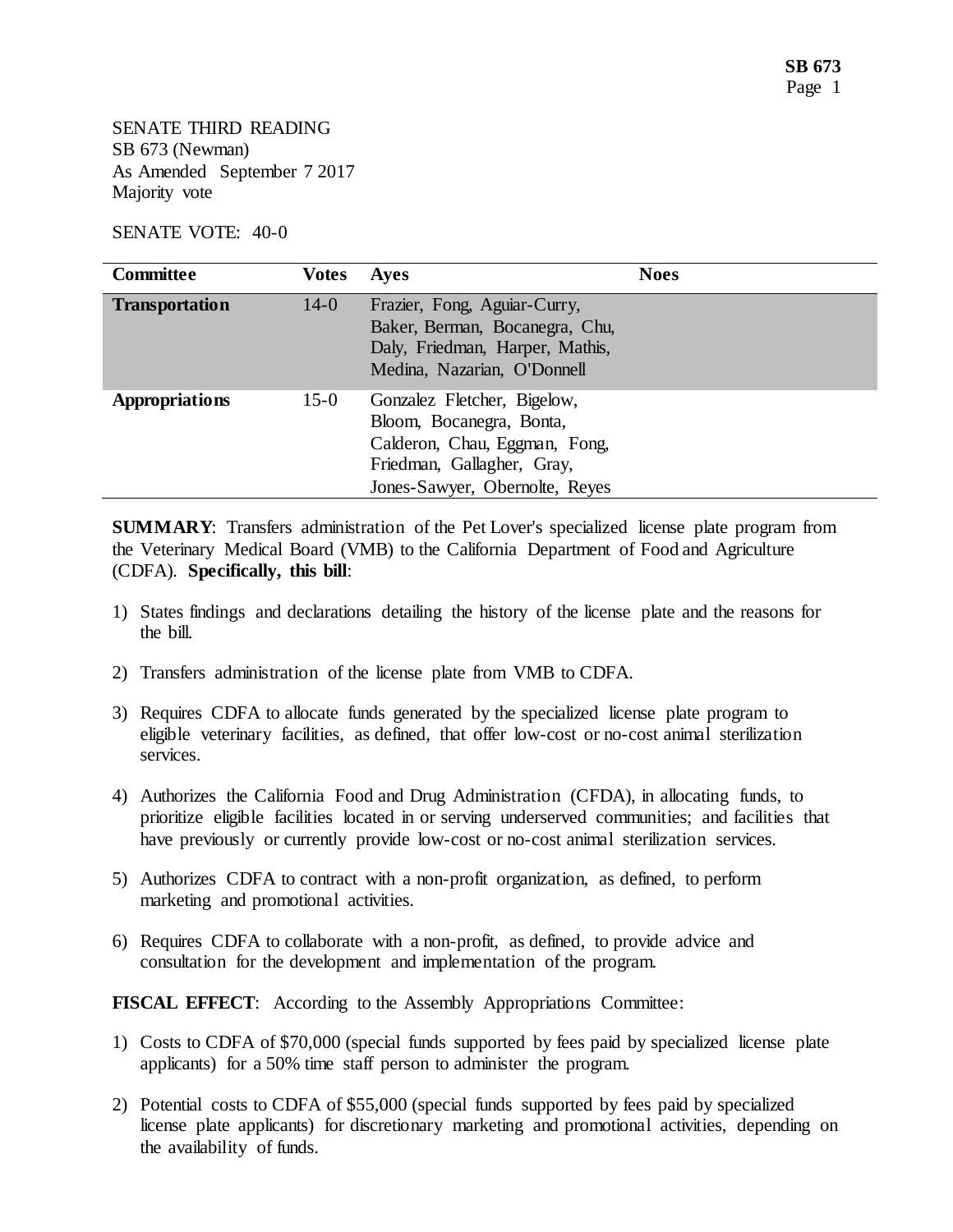3) Savings to VMB of \$150,000 annually (special funds supported by fees paid by specialized license plate applicants) from funds appropriated for the administration of the Pet Lover's license plate program. Of this amount, \$42,000 is allocated to the Department of Motor Vehicles (DMV) for advertising the license plate program.

**COMMENTS**: Prior to 2007, any new specialty license plate required specific legislative authorization. That practice was held to be unconstitutional by the federal courts, as the Legislature approved some plates and rejected others, without using any standardized or objective criteria for those decisions. In response to the court decision, AB 84 (Leslie), Chapter 454, Statutes of 2006, established the current specialized license plate program to provide a forum for government speech that promotes California's state policies. AB 84 excluded private organizations from seeking specialized license plates as a forum for private speech, and thus addressed the court's objection. The current specialized license plate program permits a state agency to initiate the development and sponsorship of a specialized plate, thus no additional legislation is required to authorize the creation of a new plate.

Plates created under the current program and the revenue they generate must publicize or promote a state agency, or the official policy, mission, or work of a state agency. Furthermore, the process requires that at least 7,500 paid applications must be received by the state agency prior to notifying DMV. This 7,500-application threshold was previously put into statute in an attempt to ensure that DMV's startup costs would be fully covered by the portion of the registration fee surcharge that is directed to DMV and to avoid a proliferation of different types of plates, which can be troublesome from a law enforcement perspective.

Under the authority granted by AB 84, VMB administratively sponsored the Pet Lover's specialized license plate program, with the plate going into production in 2013 and the revenue generated by the program used to fund low- and no-cost animal sterilization services. Because VMB lacked sufficient staff to administer the plate program itself, it sought assistance from a non-profit organization to provide general administrative support, such as marketing the plate, providing recommendations for grant criteria, and accepting and reviewing grant applications. In 2015, the Governor signed AB 192 (Allen), Chapter 497, Statutes of 2015, which established an expenditure framework for the Pet Lover's specialized license plate program and required VMB to contract with a non-profit for those administrative processes.

According to DMV, there are currently 7,630 registered Pet Lover's license plates, and approximately \$986,000 has been deposited into the Pet Lover's Fund from the revenues generated by the plate since 2013. To date, no money has been allocated for grants related to animal sterilization purposes. When attempting to contract with a non-profit organization to administer the grant program pursuant to AB 192, VMB was advised of the potential for conflicts of interest arising from board members potentially benefiting from the grant funds as providers of animal sterilization services. VMB then directed its staff to seek to transfer administration of the Pet Lover's specialized license plate program to CDFA. This bill would require that transfer. CDFA currently sponsors its own California Agriculture specialized license plate program, and also administers a grant program for funding services including animal shelters and animal sterilization using revenue generated by a voluntary tax deduction. Due to the similar nature of the grant recipients under both programs, it is likely CDFA would be able to appropriately administer the Pet Lover's grants as well, although this bill also authorizes the department to allocate the funds to a non-profit for the purpose of marketing and promotional